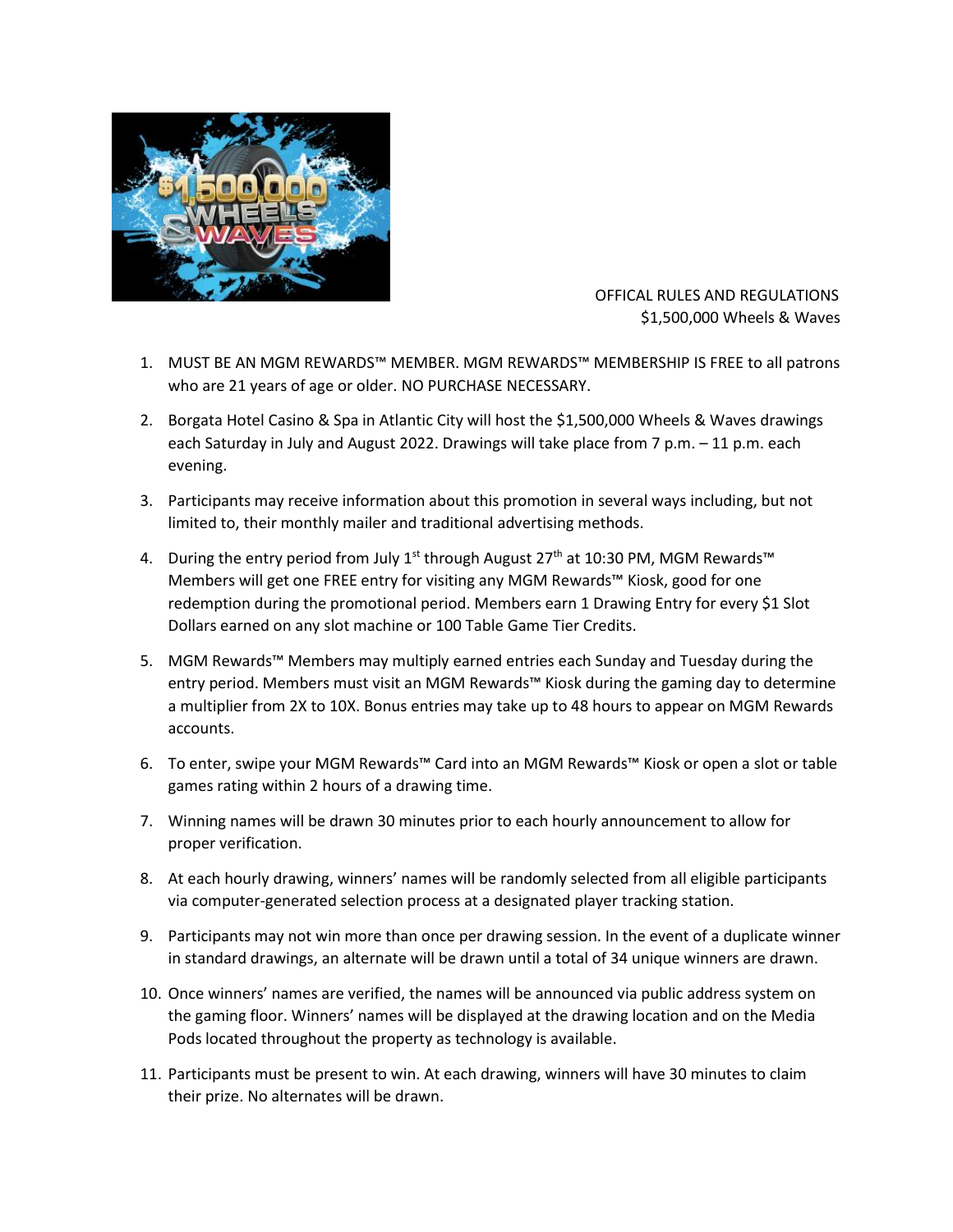12. On Standard Drawing days, 34 winners will be drawn each hour. Available prize amounts vary by hour. *FREEPLAY®* prizes are not valid on any electronic table games. Drawing is every hour from 7 PM – 11 PM

| Time     | <b>Prize Amount Winners</b> | <b>Prize Amount Winners</b> |   | <b>Prize Amount Winners</b> |   | <b>Prize Amount Winners</b> |    |
|----------|-----------------------------|-----------------------------|---|-----------------------------|---|-----------------------------|----|
| 07:00 PM | \$200                       | \$225                       | 8 | \$250                       | 8 | \$1,500                     | 10 |
| 08:00 PM | \$225                       | \$250                       | 8 | \$275                       | 8 | \$1.550                     | 10 |
| 09:00 PM | \$250                       | \$275                       | 8 | \$300                       | 8 | \$1,600                     | 10 |
| 10:00 PM | \$275                       | \$300                       | 8 | \$325                       | 8 | \$1,700                     | 10 |
| 11:00 PM | \$400                       | \$500                       |   | \$600                       | 8 | \$2,000                     | 10 |

13. Grand Prize Drawings will take place Saturdays, July 30<sup>th</sup> and August 27<sup>th</sup> at 11 PM. 34 winners will be drawn, and prizes will be randomly determined. 33 winners will randomly be drawn for the following in *FREEPLAY®*:

| <b>Prize Amount Winners</b> | <b>Prize Amount Winners</b> | <b>Prize Amount Winners</b> | <b>Prize Amount Winners</b> | <b>Prize Amount Winners</b> |  |
|-----------------------------|-----------------------------|-----------------------------|-----------------------------|-----------------------------|--|
| \$2,500                     | \$2,850                     | \$3,200                     | \$3,550                     | \$3,900                     |  |
| \$2,550                     | \$2,900                     | \$3,250                     | \$3,600                     | \$3,950                     |  |
| \$2,600                     | \$2,950                     | \$3,300                     | \$3,650                     | \$4,000                     |  |
| \$2,650                     | \$3,000                     | \$3,350                     | \$3,700                     | \$4,100                     |  |
| \$2,700                     | \$3,050                     | \$3,400                     | \$3,750                     | \$6,000                     |  |
| \$2,750                     | \$3,100                     | \$3,450                     | \$3,800                     |                             |  |
| \$2,800                     | \$3,150                     | \$3,500                     | \$3,850                     |                             |  |

- Grand Prize winner will be selected to receive a 2022 Mercedes-Benz AMG GLC 43 SUV valued at approximately \$69,343 per vehicle, a 2022 Stingray 173CC with Trailer valued at approximately \$41,692, and a 2022 Tomberlin™ E-Merge LE Plus E2 Golf Cart valued at approximately \$17,473 per vehicle, or one of the following alternate prizes: \$100,000 Cash; or \$85,000 Cash and \$25,000 in Slot *FREEPLAY®.*
- Grand Prize winner will have 48 hours from the time of the drawing to select the Car or Cash Option, If the winner fails to select an option within 48 hours, prize will defer to Cash Option.
- 14. Participants may win once per drawing hour, which is a maximum total of five (5) times per drawing date, and a maximum of 40 times over the life of this promotion.
- 15. Total winners and prizes: Prize amounts awarded are dependent on prize amount claimed. There may be up to 1,500 winners of up to \$120,700 in *FREEPLAY®* on Standard Drawing days and up to \$325,000 in *FREEPLAY®* and prizes on Grand Prize drawing days.
- 16. No assignment or transfers of prizes allowed. Odds of winning depends on number of eligible participants.
- 17. Winners must present MGM Rewards™ Card and valid government-issued photo identification. In addition, Members must provide proof of their Social Security number by presenting a Social Security Card or by completing a W-9 form or similar document, as necessary to comply federal